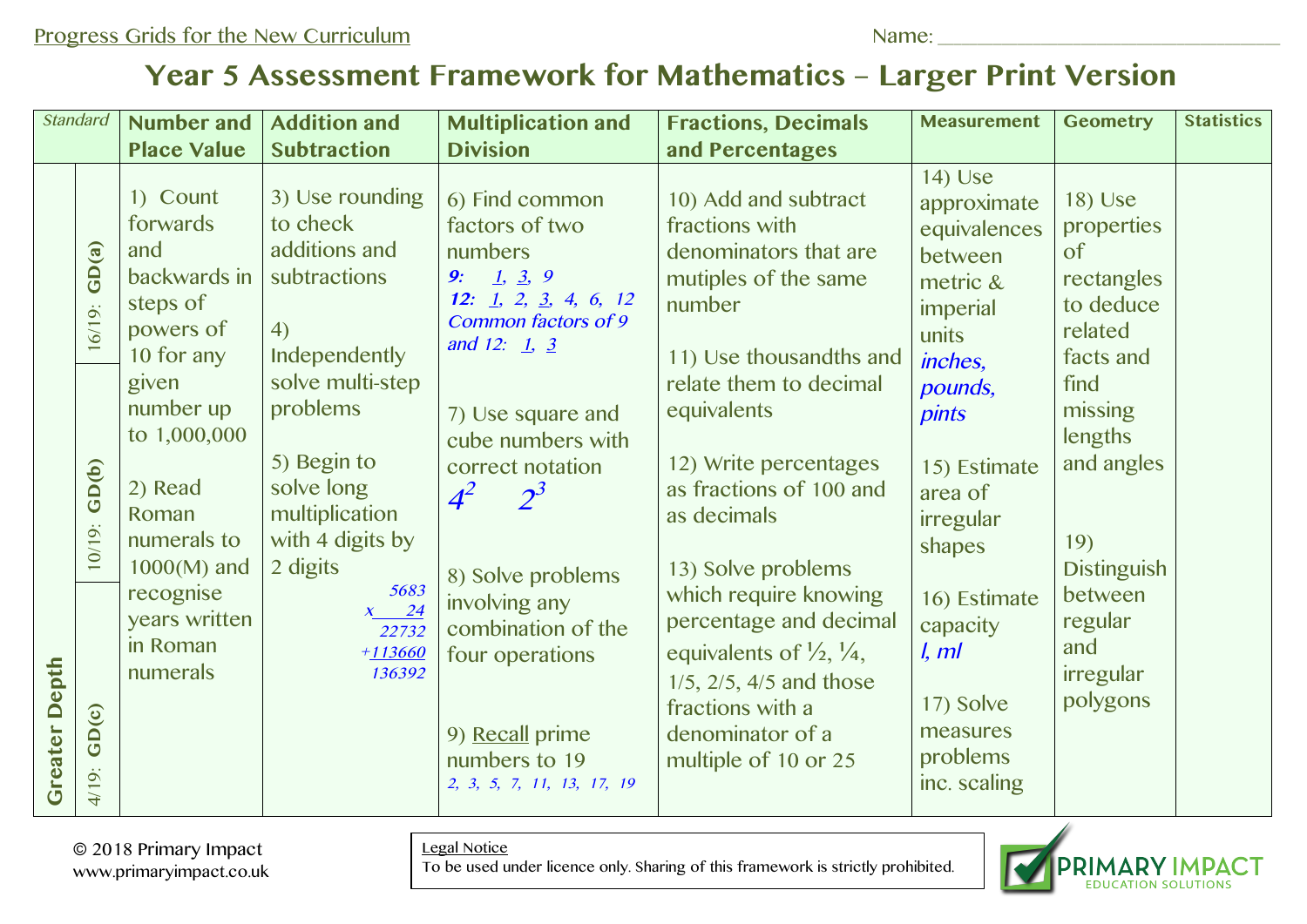## **Year 5 Assessment Framework for Mathematics – Larger Print Version**

| <b>Standard</b>                                                  |                  | <b>Number and</b>                                                            | <b>Addition and</b>                                                 | <b>Multiplication and</b>                                                                                                                                               | <b>Fractions, Decimals</b>                                                           | <b>Measurement</b>                                                                        | <b>Geometry</b>                                                          | <b>Statistics</b>                                                  |
|------------------------------------------------------------------|------------------|------------------------------------------------------------------------------|---------------------------------------------------------------------|-------------------------------------------------------------------------------------------------------------------------------------------------------------------------|--------------------------------------------------------------------------------------|-------------------------------------------------------------------------------------------|--------------------------------------------------------------------------|--------------------------------------------------------------------|
|                                                                  |                  | <b>Place Value</b>                                                           | <b>Subtraction</b>                                                  | <b>Division</b>                                                                                                                                                         | and Percentages                                                                      |                                                                                           |                                                                          |                                                                    |
|                                                                  | Exp(a)           | 1) Compare<br>numbers to<br>1,000,000                                        | Use formal written<br>methods to:<br>$5)$ add 4-digit<br>numbers    | 10) Identify all factor<br>pairs of a number<br>$48 = 1 \times 48 = 2 \times 24$<br>= $3x 16 = 4x 12 = 6x 8$                                                            | 15) Order fractions<br>whose denominators<br>are all multiples of the<br>same number | 21) Find<br>perimeter of<br>composite<br>rectilinear<br>shapes in cm                      | 25) Identify<br>3D shapes<br>from 2D<br>representations                  | 29) Solve<br>comparis-<br>on, sum<br>and<br>difference<br>problems |
|                                                                  | 27/30:           | 2) Round to<br>10, 100, 1000,<br>10,000 and                                  | 6) subtract 4-digit<br>numbers                                      | 11) Establish<br>whether a number to                                                                                                                                    | 16) Round decimals with<br>2dp to the nearest whole                                  | and m                                                                                     | 26) Draw<br>given angles<br>and                                          | using info<br>presented<br>in a line                               |
| Standard<br>Expected                                             | Exp(b)<br>18/30: | 100,000                                                                      | Use mental                                                          | 100 is prime<br>12) Identify prime                                                                                                                                      | number and the nearest 1dp<br>$3.68 \rightarrow 3.7$                                 | 22) Estimate<br>volume using<br>$1 \text{cm}^3$ blocks                                    | measure in<br>degrees                                                    | graph                                                              |
|                                                                  |                  | 3) Describe<br>number<br>sequences<br>involving                              | methods to:<br>7) add numbers<br>$10,162 + 2300 = 12,462$           | factors and<br>composite (non-<br>prime) numbers                                                                                                                        | 17) Order numbers with<br>up to 3dp<br>18) Convert between                           | 23) Solve<br>problems                                                                     | 27) Identify<br>angles at a<br>point and                                 | 30)<br>Complete,<br>read and<br>interpret                          |
|                                                                  |                  | fractions and<br>decimals<br>$3, 3\frac{1}{2}, 4, 4\frac{1}{2}$              | 8) subtract<br><b>numbers</b><br>$12,462 - 2300 = 10,162$           | 13) Use written<br>method to divide 4                                                                                                                                   | mixed numbers and<br>improper fractions                                              | involving<br>converting<br>between units<br>of time                                       | 90, 180, 270<br>and 360<br>degrees                                       | info in<br>tables,<br>including<br>timetables                      |
|                                                                  | Exp(c)<br>9/30:  | Rule: add $\frac{1}{2}$<br>4) Solve<br>number and<br>place value<br>problems | 9) Written method<br>for 4 digit $x$ 1 digit<br>3657<br>$x \quad 4$ | digits by 1 digit<br>including remainders<br>14) Solve multiplication<br>& division probs inc.<br>scaling by simple<br>fractions and problems<br>involving simple rates | 19) Multiply proper<br>fractions and mixed<br>numbers by whole<br>numbers            | 24) Convert<br>units<br>$km$ and $m$<br>m and cm<br>cm and mm<br>$kg$ and $g$<br>I and ml | 28)<br>Represent a<br>shape<br>following<br>reflection or<br>translation |                                                                    |
|                                                                  |                  |                                                                              | 14628                                                               |                                                                                                                                                                         | 20) Read and write decimal<br>numbers as fractions<br>$0.71 = 71/100$                |                                                                                           |                                                                          |                                                                    |
| Legal Notice<br>© 2018 Primary Impact<br>www.primaryimpact.co.uk |                  |                                                                              |                                                                     |                                                                                                                                                                         | To be used under licence only. Sharing of this framework is strictly prohibited.     |                                                                                           | <b>PRIMARY IMPACT</b>                                                    |                                                                    |